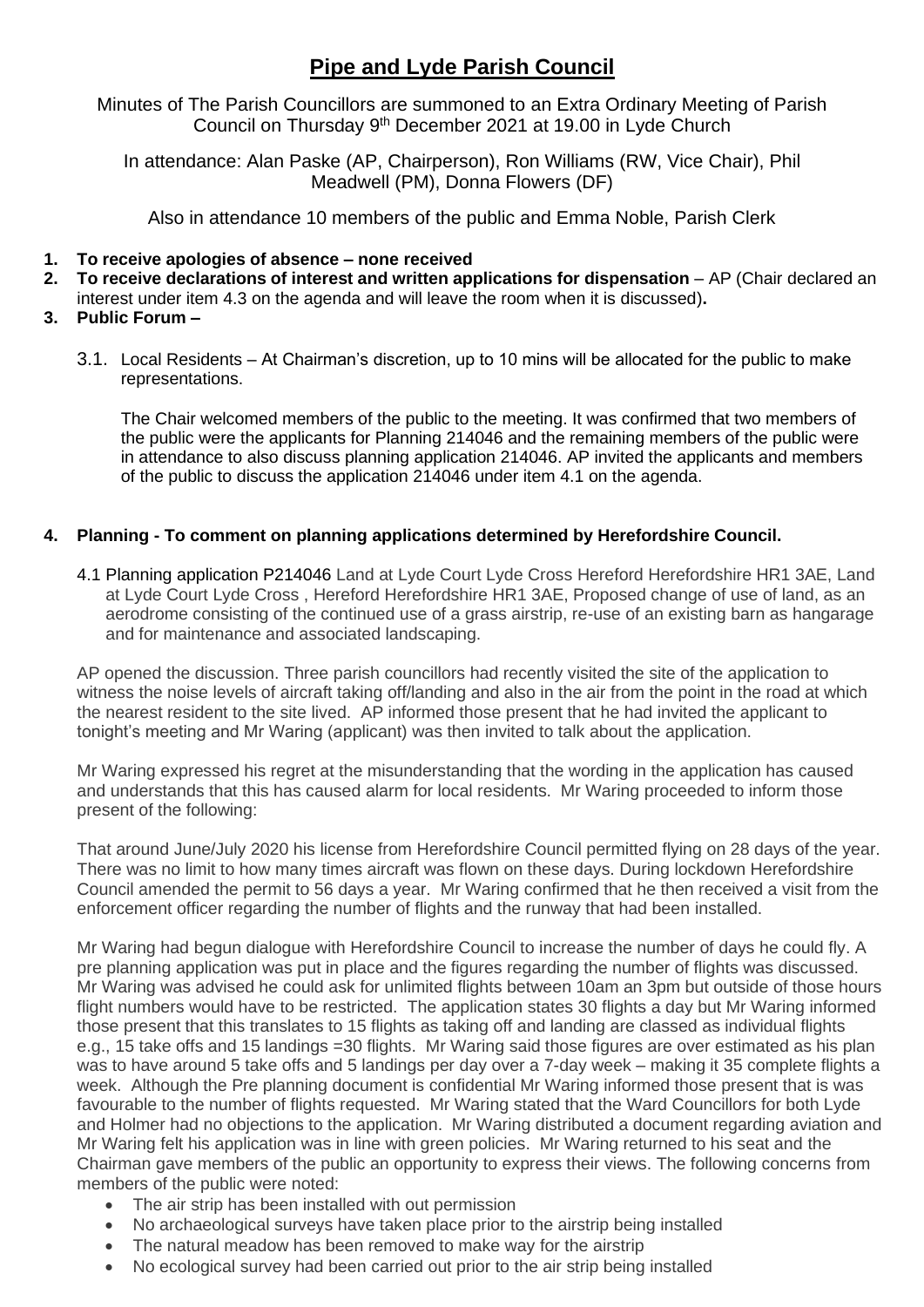- No habitat survey had been carried out prior to the air strip being installed
- No health and safety report was available for the storing of aircraft and all associated aviation materials - it was felt a consultation with the Fire Service was needed.
- Concerns of noise from increased aircraft
- Concerns of increased flights within the parish airspace.
- The residents in attendance felt that they had been historically supportive in regards of the increase in traffic on roads that are not always suitable around Lyde Court (pulling cars stuck in ditches, buses etc and had always been ok with the functions etc but feel that this application is a step too far.
- Concerns were raised that although flights logs are recorded for the Aviation Authority there is no routine inspection of such documents, which could mean any possible breaches would not be picked up. It was felt more governance was needed.
- It was felt that to suggest the application would 'promote tourism and business' for the area was an exaggeration and that the parish roads could not facilitate any further increase in traffic. If the facility did encourage 'tourism and business' then surely this would mean that more than 5 flights a day would be needed?
- The residents felt that the county already has a perfectly suitable airfield at Shobdon.
- Concerns over carbon emissions
- Residents felt that Mr Waring had already exceeded his permitted number of flights several times over the last 12 months and that trust had been broken.

Mr Waring suggested that the Duchy may be willing to make the lane wider to help with traffic concerns (by using their land alongside the current lane) – residents felt that this would simply make the lane more of a rat run than it already is. Mr Waring stated that he felt if he requested a traffic survey it would come out favourably that the lane would be rated as low use – peak hours are 8.30am -9.15am. If Herefordshire Council refuse the application Mr Waring confirmed he will consider taking it to appeal where he felt it could possibly have a detrimental effect on the housing market within the area whilst the appeal is ongoing.

The clerk confirmed that she had asked Duchy Estates for confirmation of whether they are supporting the change of use on their land and the response from the Duchy office was 'They are aware of the planning application but do not comment on planning applications as a matter of policy. Regardless of the outcome of the planning application, we have not yet made a decision on whether we will permit the proposed change of use'.

The Parish Council took a vote on whether they were supporting or objecting to the planning application. Three members of the Parish Council objected to the application and one member of the Parish Council abstained from voting.

It was therefore RESOLVED that the parish council object to the application on the grounds of:

- Official clarity was needed on exactly how many flights per day as 30 a day was far too many.
- The Parish Council took into account the concerns of local residents
- The increase in traffic on the lane
- Noise pollution
- The removal of the meadow without any ecological or habitat surveys being undertaken
- No archaeological surveys were carried out
- No health and safety/fire assessment was available for the storing of aircraft and associated aviation materials in the proposed hanger.

The applicants and all members of the public apart from one resident left the meeting.

4.2 Planning application [213911](https://www.herefordshire.gov.uk/info/200142/planning_services/planning_application_search/details?id=213911&search-service=parish&search-source=Parish&search-item=Pipe%20and%20Lyde&search-term=E04000853) Land at The Highway Pipe Cum Lyde Hereford Herefordshire – Proposed creation of a new vehicular access, extinguishing of the existing 3 no. vehicular accesses and the conversion of the traditional agricultural buildings to 4 no. residential dwelling houses – This application had been withdrawn shortly before the meeting commenced.

- 4.2 Planning application 214159 Upper Lyde Farm Proposed change of use of agricultural storage barns to stables and part of horse exerciser barn to stables (retrospective)
- AP left the room whilst this item was discussed. It was felt that the application was not detrimental to nearby residents or landowners. It is an existing building and there it was RESLOVED that the three members of the Parish Council support this application.